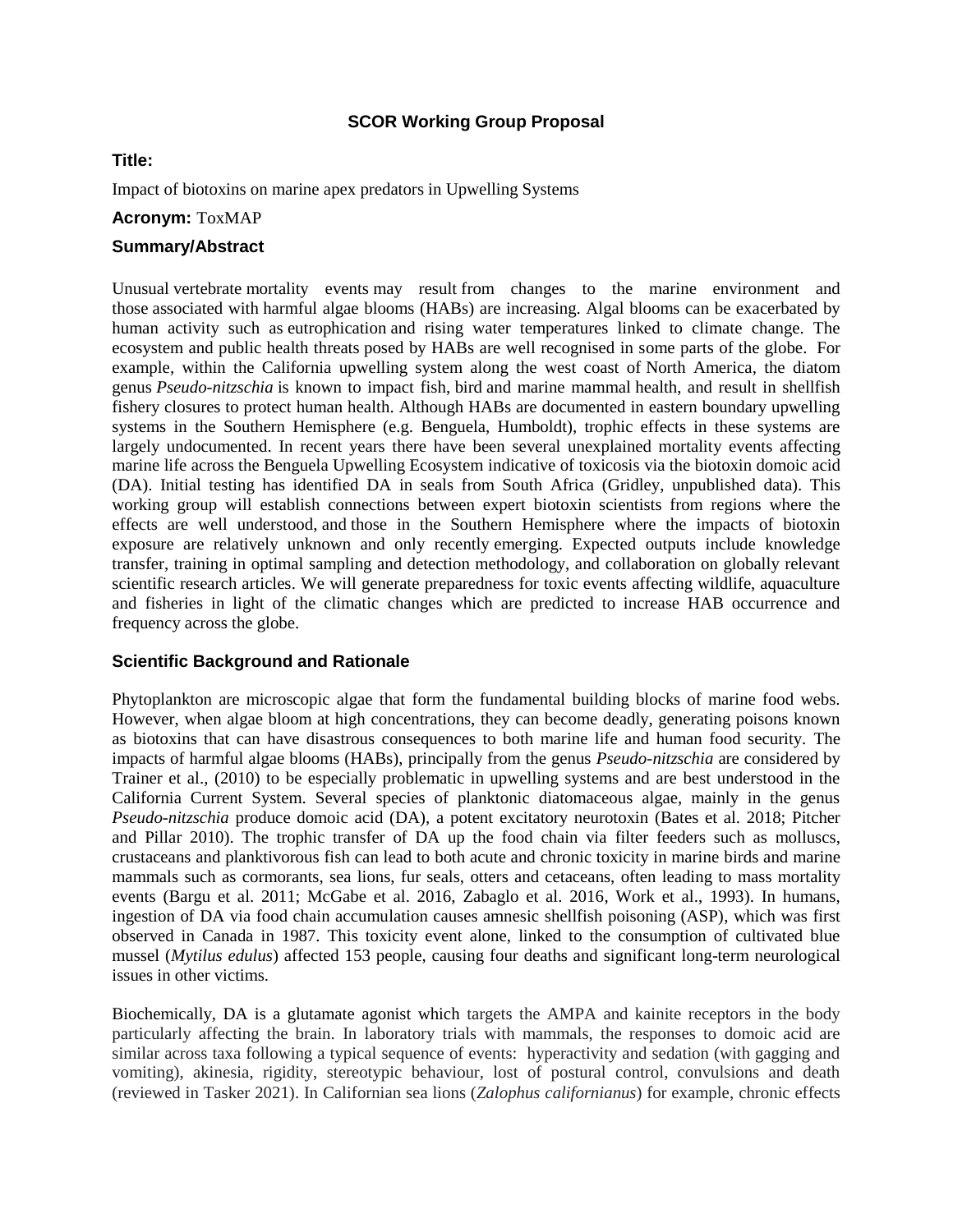observed include atrophy of the hippocampus resulting in complete disorientation (Berman et al. 2002; Qiu et al. 2006). A range of symptoms including ataxia, head weaving, muscle tremors, seizures, and death occurred as a direct result of DA toxicosis (Gulland et al. 2002). Additionally, Brodie et al. (2006) observed stillbirths, abortions and neonatal death in pregnant females. In humans with ASP, adverse health outcomes include gastrointestinal distress, confusion, disorientation, seizures, short-term memory loss, and, in rare cases, death (Jefferey et al. 2004; Levebre and Robertson 2004). Consequently, the presence of DA threatens the prosperity of fisheries and aquaculture with economic losses and negative socioeconomic impacts among communities that are dependent on these industries and resources as well as the disruption of cultural and social practices and tourism (Hoagland et al. 2002; Dyson and Huppert 2010).

The focus of this working group will be on increasing preparedness for biotoxin impacts on the west coast of Africa where the Benguela Upwelling Ecosystem generates high levels of productivity and nutrient densities. Like other eastern boundary upwelling systems it is susceptible to HABs (Pitcher et al. 2010, 2020). Species of *Pseudo-nitzschia* including those known to produce DA such as *P. australis* have been identified several times in the Southern (South Africa) and Northern (Namibia) Benguela regions (Gai et al. 2018; Louw et al. 2018; Pitcher et al. 2014). On the east coast of Africa, within a Western boundary upwelling recent monitoring of phytoplankton and domoic acid levels identified *Pseudo-nitzchia* and peaks in DA during the austral winter (Kelchner et al., 2021).

In recent years there have been several unexplained mortality events affecting marine life across the Benguela Upwelling Ecosystem ranging from fish and crustacean species to marine mammals. High incidences of premature abortion have been documented at fur seal colonies throughout the Benguela and there have been increasing reports of lethargic, emaciated, disorientated and aggressive animals. Observations of stereotypic behaviours indicative of DA toxicosis have been recorded as well as seizing animals. Seal mortality along the west coast was particularly high in 2020 and 2021 when seal colonies in both Namibia and South Africa experienced elevated mortality across age ranges, with thousands of carcasses reported by members of the public and cleared from beaches by local municipalities. This continued into 2022, with crustaceans, fish and marine mammal species affected at multiple sites spanning the Benguela ecosystem. Preliminary testing has identified domoic acid in samples from necropsied seals and crustaceans, and further testing is underway (Gridley unpublished data).

Over the same time frame, avian influenza has killed tens of thousands of sea birds in both South Africa and Namibia, wiping out over 20% of the endangered Cape cormorant (*Phalacrocorax capensis*) population of South Africa in less than a year. Other critically endangered African sea bird species such as African penguin (*Spheniscus demersus*), bank cormorant (*Phalacrocorax neglectus*) and Cape gannet (*Morus capensis*) have also succumbed, with unsustainable losses. The lethal effects of domoic acid on Brant's cormorants (*Phalacrocorax penicillatus*) and brown pelicans (*Pelecanus occidentalis*) in the California Current have been documented, and in the latter many signs of neurotoxicity were identified (Work et al., 1993). It is therefore conceivable that biotoxin exposure is impacting birdlife in the Benguela as well - a possibility which warrants investigation as marine bird species in the region are facing extinction, notably the African penguin and bank cormorant. Indeed, seabirds in the Southern and Northern Benguela have recently been observed showing signs of exposure to toxic algal blooms (seizures, head tremors etc. ) which could not always be directly linked to a known cause of death. A lack of capacity and resources meant these were not investigated more thoroughly for possibly biotoxins. As many marine top predator populations are already threatened, they are particularly susceptible to catastrophic events (such as the avian flu induced mass mortality recently seen in African penguin and cape cormorant), so understanding the effects of DA in these systems is critical. Therefore, sampling protocols and training are urgently needed to understand whether such deaths are indeed related to biotoxin exposure, while an improved understanding of the vectors of biotoxin accumulation and the clinical signs in avian species will assist monitoring efforts. In endangered species, such as the African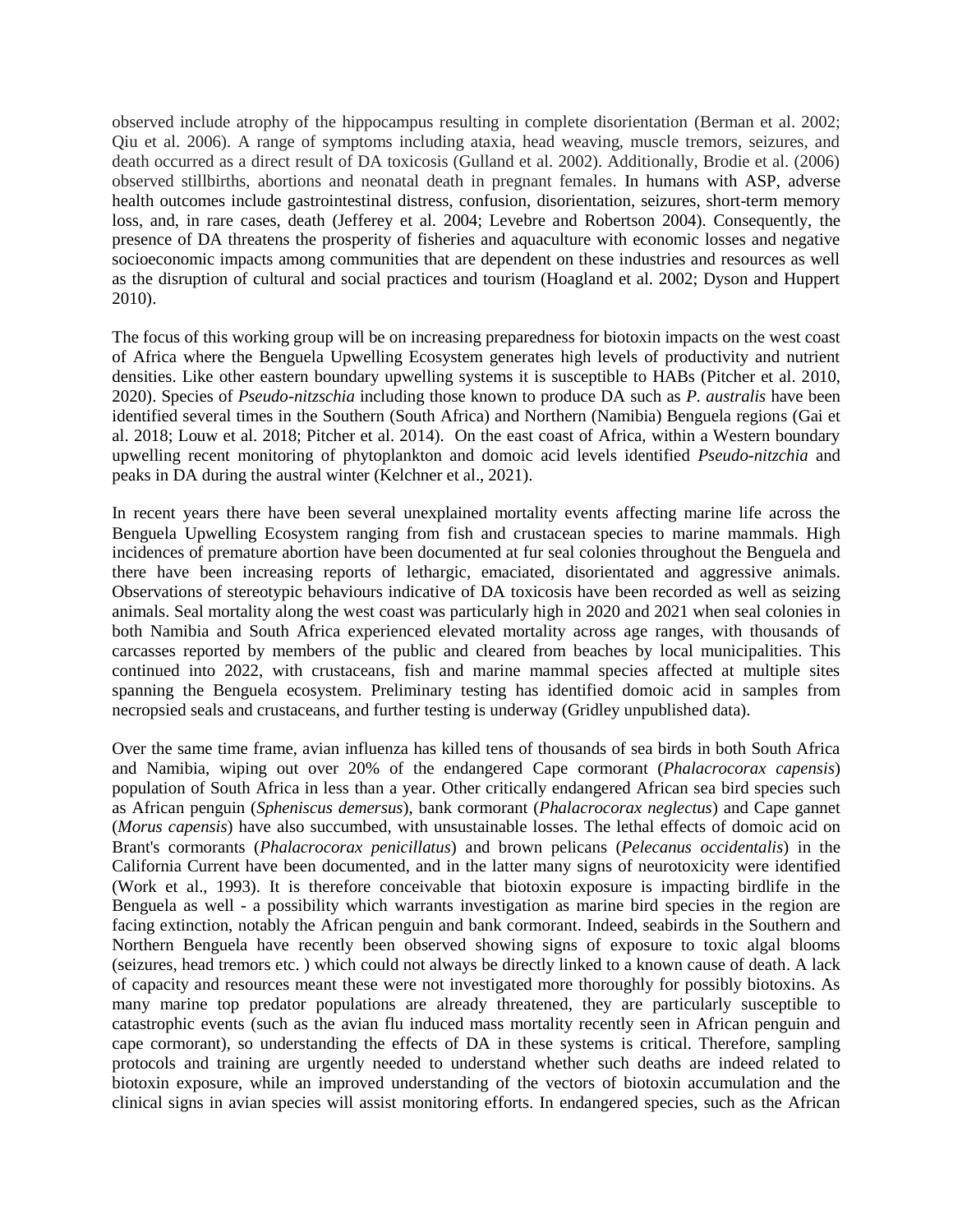penguin, this could also facilitate rehabilitation of affected animals and even more importantly – the response to unusual mortality events because the response to a transmissible disease like avian flu and DA exposure would likely be completely different.

Around Southern Africa, there has been no investigation into the impact of DA on marine top predators due to lack of funding, capacity, and research interest. Now is the time to focus scientific effort on the role of biotoxin exposure in UME, including an understanding of the trophic pathways and bioaccumulation of domoic acid. Understanding the lethal and sub-lethal effects of this biotoxin on marine apex predators is much needed and the working group will facilitate transfer of knowledge from similar species and systems. For example California sea lion and the brown fur seal (*Arctocephalus pusillus,* known as the Australian fur seal in Australia and as the Cape fur seal in southern Africa) belong to the same family, Otariidae, and thus the physiological and health effects of DA toxicity are expected to be the same as glutamate receptors in the brain are the same across these species.

The proposed working group will collaborate to document historic unusual mortality events and using the information available (particularly observer reports, post-mortem examinations and remote sensing data to quantify ocean colour which is related to phytoplankton blooms etc.) to assess the likelihood that these were linked to HABs. We will then assess the risk of biotoxins on marine species. We will develop protocols for best practice when investigating HAB impacts and further develop protocols for the monitoring for biotoxin exposure in top predators. Training on data collection, analysis and interpretation of a multi-disciplinary group will facilitate preparedness for HABs and associated biotoxin accumulation in marine systems.

# **Terms of Reference**

- 1. Data Mining and Review: Undertake a thorough review to understand trends in apex predator mortality with a focus on upwelling systems. Use available archived data to assess the likelihood of unusual mortality events links to HABs. Where possible, data mine the archived information from these events to generate timelines and hypotheses on causative factors of mortality.
- 2. Understanding Species at Risk: Conduct a risk assessment of the potential impact of HABs on top predator species, with a focus on apex predators (otters, seals, cetaceans) including critically threatened sea bird species (African penguin, Bank and Cape cormorants) which are already suffering from multiple impacts (low prey availability, habitat degradation, avian influenza). Elicit expert opinion from within the working group and their networks, to characterize likely or realized behavioural and pathological indicators of biotoxin exposure across species.
- 3. Vectors and Trophic Pathways: Use existing data and expert knowledge to understand vectors and bioaccumulation pathways considering spatial and temporal dynamics in food webs and species differences in susceptibility.
- 4. Training: Conduct training on best practice for routine monitoring and responses to unusual and mass mortality events which may indicate biotoxin exposure.
- 5. Future Proofing: Provide tools which enable appropriate monitoring and responses for sickness and mortality associated with biotoxicity. Grant writing and fundraising to ensure continuation of working group and outputs.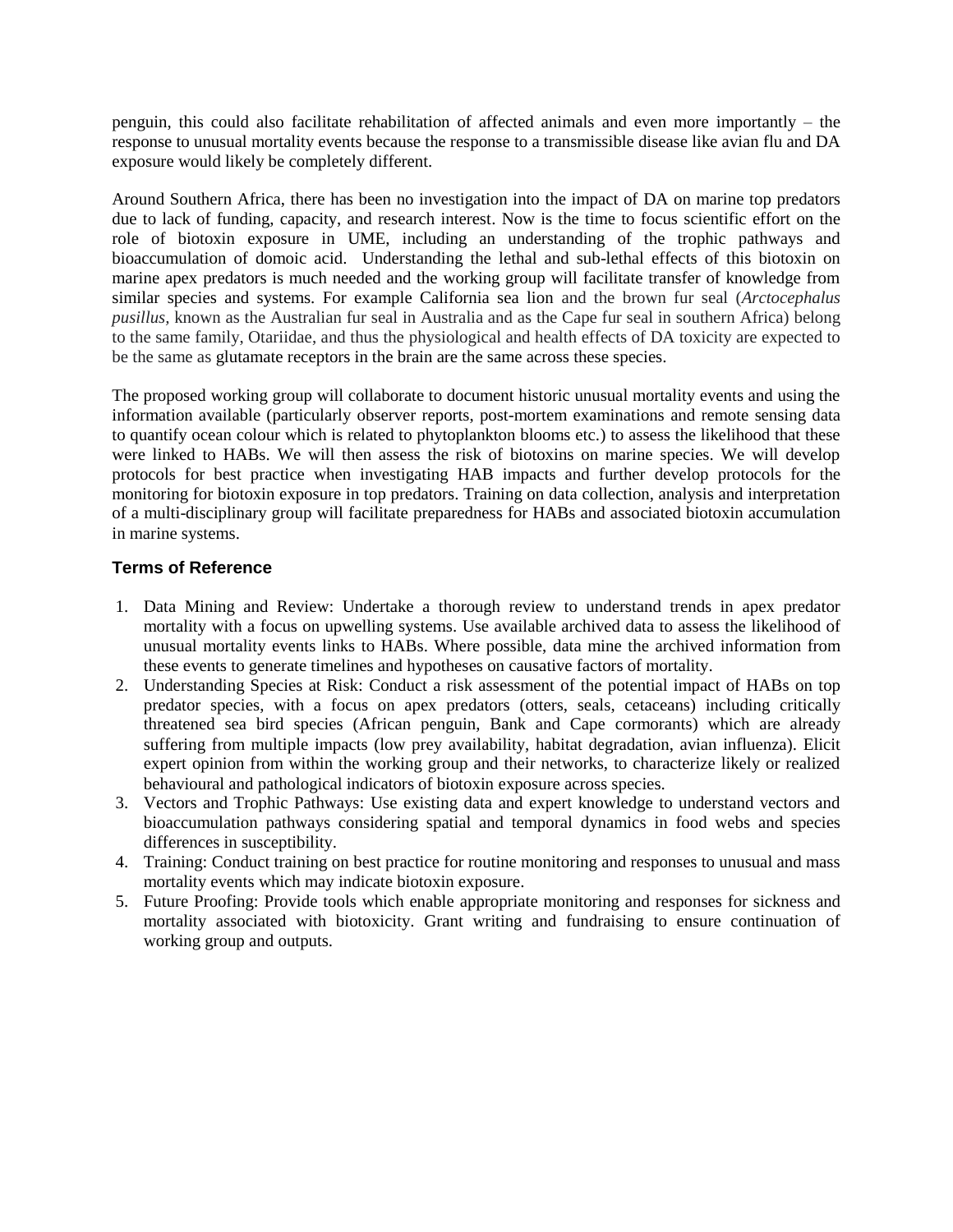# **Working plan**

The working group will bring together key players from multiple continents and countries to work collectively on a common theme: to understand the impact of biotoxins on marine apex predators in upwelling systems. The group of full and associated members has been selected to ensure geographic representation and inclusivity, with both local and global experts. The group includes early and mid career researchers who are developing to become leaders in their fields and will benefit immensely from the knowledge transfer gained by taking part in this group. The working group is motivated by a common goal to understand better biotoxin impacts within the Benguela Upwelling Ecosystem, and the WG will use this system as a model for other areas where information is lacking (for example other Eastern and Western upwelling regions such as Humboldt and Mozambique) where HABs and their impacts are also starting to be identified as upcoming threats to marine life (Kelchner et al., 2021).

| <b>ToR</b>                            | Actions                                                                                                                                                                                                                                                                                                                                                                                                                                                                                                                                                                                                                                                                                                                                  | Timelines         |
|---------------------------------------|------------------------------------------------------------------------------------------------------------------------------------------------------------------------------------------------------------------------------------------------------------------------------------------------------------------------------------------------------------------------------------------------------------------------------------------------------------------------------------------------------------------------------------------------------------------------------------------------------------------------------------------------------------------------------------------------------------------------------------------|-------------------|
| 1) Data Mining<br>and Review          | Summarize stakeholders responsible for collating and<br>disseminating relevant information on mortality events                                                                                                                                                                                                                                                                                                                                                                                                                                                                                                                                                                                                                           | Year 1            |
|                                       | List authorities holding relevant information environmental data<br>relevant to HAB generation and persistence and those with data<br>on HAB occurrence                                                                                                                                                                                                                                                                                                                                                                                                                                                                                                                                                                                  |                   |
|                                       | Collaborate to detail relevant mortality events which may be<br>HAB related and summarize the data collected during these<br>events.                                                                                                                                                                                                                                                                                                                                                                                                                                                                                                                                                                                                     |                   |
| 2) Understanding<br>Species at Risk:  | Generate lists and maps of species at risk<br>Understand the trophic relationships of at-risk species                                                                                                                                                                                                                                                                                                                                                                                                                                                                                                                                                                                                                                    | Year 1            |
|                                       | Identify specialists and stakeholders working with and<br>responding to those species at risk                                                                                                                                                                                                                                                                                                                                                                                                                                                                                                                                                                                                                                            |                   |
| 3) Vectors and<br>Trophic<br>Pathways | Collate existing data and call on expert knowledge to understand<br>the vectors and bioaccumulation pathways considering spatial<br>and temporal dynamics in food webs and species differences in<br>susceptibility.                                                                                                                                                                                                                                                                                                                                                                                                                                                                                                                     | Year 1            |
| 4) Training:                          | Focused training:                                                                                                                                                                                                                                                                                                                                                                                                                                                                                                                                                                                                                                                                                                                        |                   |
|                                       | a) Working group veterinary experts (Gulland and Gardner) will<br>train the WG and invited participants in the recognition of<br>clinical and gross pathological signs indicative of DA toxicosis.<br>b) Optimal training in multi-species protocols to determine<br>toxicity, considering differential or synergistic diagnoses (e.g.<br>avian influenza, brucellosis, morbillivirus). c) Laboratory<br>experts (Gulland, Hall, Lefebvre and Kershaw) will train WG<br>and invited participants in the appropriate field and laboratory<br>methods for analyzing samples for the presence of DA. d) In<br>addition, training on rehabilitation of marine life exposed to<br>biotoxin, with a focus on threatened and endangered species | Year 1 and Year 2 |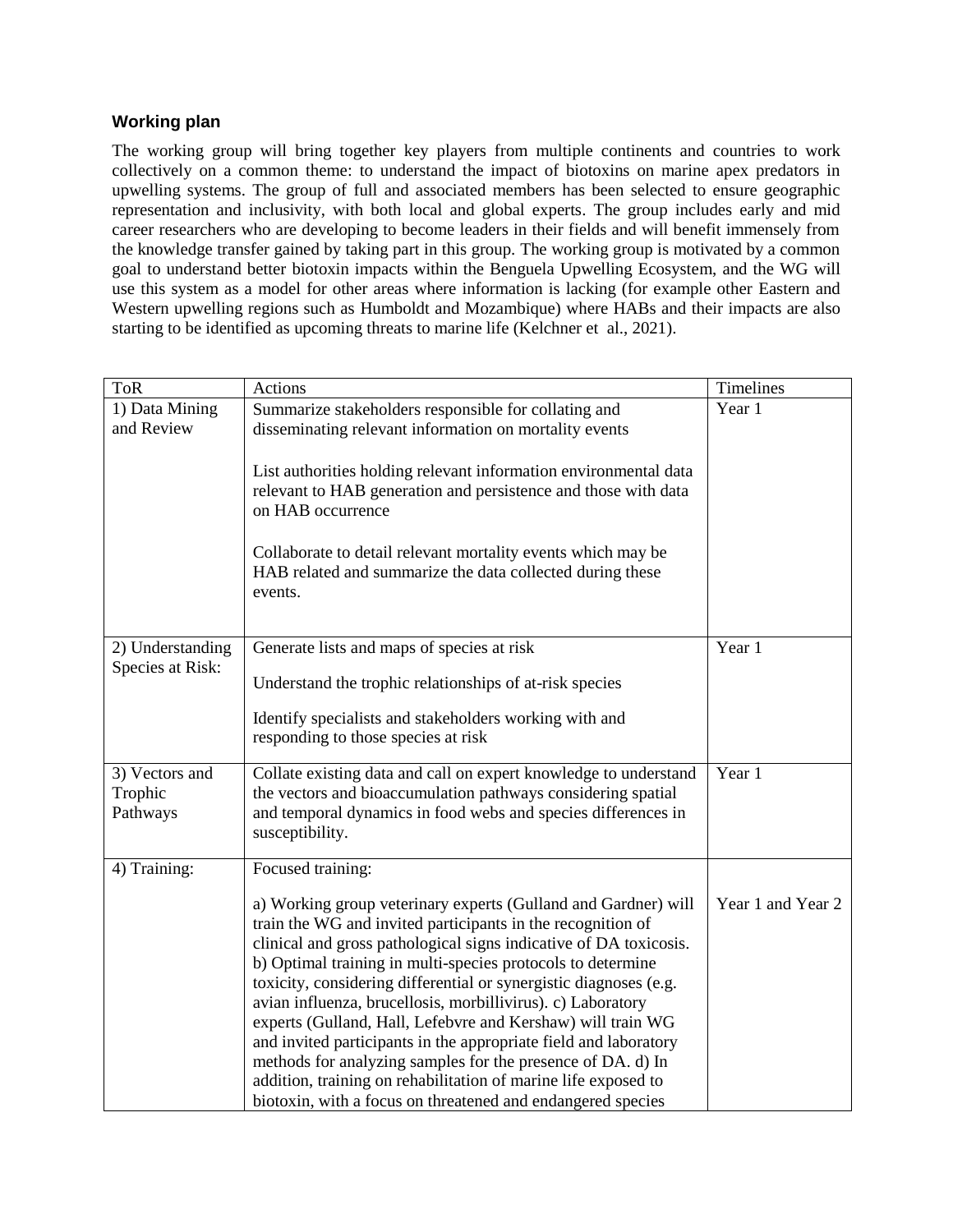|                        | (such as African Penguin and Cape clawless otter).<br>Development of training materials: Diagnostic field and post-<br>mortem protocols, laboratory protocols                                                                                                                                                                                                                                                           | Initiated in Year 1<br>and piloted in<br>year 2, rolled out<br>in Year 3 |
|------------------------|-------------------------------------------------------------------------------------------------------------------------------------------------------------------------------------------------------------------------------------------------------------------------------------------------------------------------------------------------------------------------------------------------------------------------|--------------------------------------------------------------------------|
|                        | Larger scale training for routine testing and in preparation of<br>UME: Foundational training to include post-mortem<br>examination, methods to collect the most appropriate samples,<br>sample storage. Training will facilitate understanding of biotoxin<br>exposure in apex predators by vets, rangers, fieldworkers and<br>technicians so that appropriate diagnostic samples are taken on<br>mass during UME.     | Year 3                                                                   |
|                        | To include two-day exercise with a mass mortality scenario,<br>using the Incident Management System (IMS). The IMS is a<br>standardized approach to emergency management encompassing<br>personnel, facilities, equipment, procedures, and<br>communications operating within a common organizational<br>structure. IMS can be scaled according to the size of disaster and<br>can be up or down scaled as appropriate. |                                                                          |
| 5) Future<br>Proofing: | Identify future funding avenues and collaboratively apply for<br>funding to ensure the longevity of the working group and its<br>outputs.                                                                                                                                                                                                                                                                               | Year 3                                                                   |
|                        | Generate training materials and protocols, distributed to<br>stakeholders and practitioners to enable continuation of work<br>over medium time frames (4-10 years).                                                                                                                                                                                                                                                     |                                                                          |
|                        | With additional funding, generate materials for citizen science<br>data collection (such as utilizing existing or modifying mobile<br>phone apps) and public awareness materials, to facilitate<br>monitoring along coastlines as well as increase vigilance in the<br>public of the risks associated with consuming marine resources<br>which may be affected by HAB/biotoxins.                                        |                                                                          |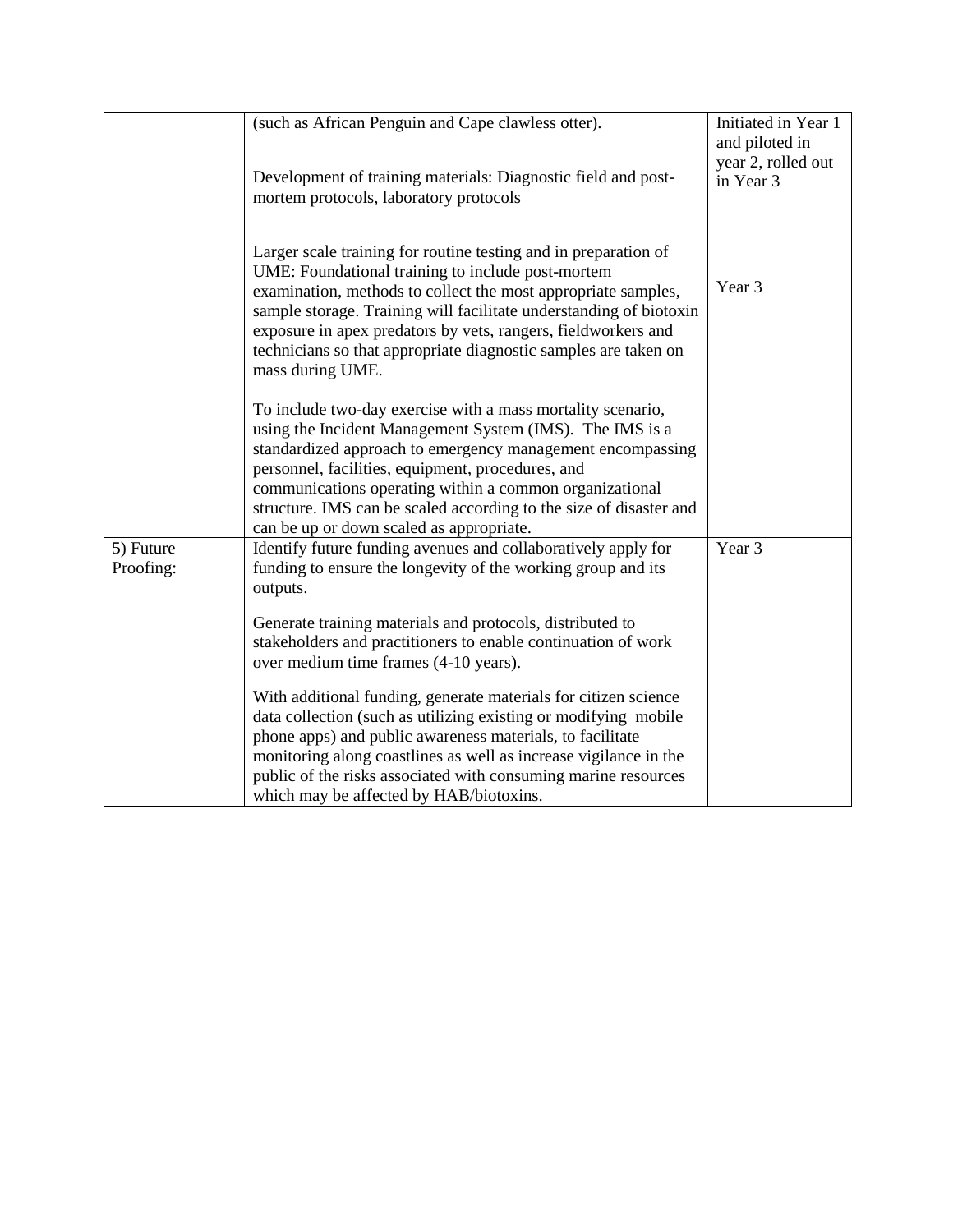## **Deliverables**

The working group will generate preparedness for toxic events affecting wildlife, aquaculture and fisheries in light of the climatic changes which are predicted to increase HAB occurrence and frequency across the globe. The expected outputs include knowledge transfer, training in optimal sampling and detection methodology, and collaboration on globally relevant scientific research articles. There will be a strong emphasis on science communication, providing training materials and information (printed and online media) for wildlife practitioners, fishers and aquaculturists, as well as the general public to facilitate citizen science data collection and raise awareness of potential human impacts of biotoxin exposure.

The data mining and expert option focus of deliverables 1-3 are expected to generate publishable papers, in high impact, international journals such as PLOS, Frontiers and Scientific reports. These are also intended to stimulate debate and further research in the impacts of biotoxins on marine top predators within the WG and further afield. By working together, the WG will summarize and pool resources and knowledge to facilitate analysis of stored samples and publication of research findings (such as that from the 2020/21 UME of Cape fur seals in the Benguela). Providing publically available data to will contribute to national and international policy making.

Between meetings, WG will engage in number of science communication activities including communications with (e.g. talks, posters, infographics), and reports to government partners, conservation and environmental managers (e.g. SAN Parks, CapeNature Conservation), tourism industry partners (e.g. Two Oceans Aquarium) and community partners (e.g. local communities in rural areas).

# **Capacity Building**

The lack of capacity to investigate biotoxin exposure is a barrier to understanding its effects on the marine ecosystem in this region. This WG will generate capacity for scientists working in low and middle income countries in Africa, including the training of promising early and mid career scientists. The opportunity to provide training at the SCOR Research Discovery Camp in Namibia would further widen the impacts of the Working Group, and is achievable with moderate additional funding which we will apply for through SCOR.

To date, there has been no scientific research focus on the role of biotoxin exposure in mortality events throughout the affected regions (Pitcher & Louw, 2021). The processes of diagnosis are highly specialised and the WG will benefit from the expertise of the experienced members from the USA and UK. Identifying biotoxins in organic samples and the effects of domoic acid on animals requires specialist training in sampling and analysis. Domoic acid is water soluble and is excreted quickly with a with a halflife of roughly 12 hours. Despite this, effects are rapid and highly lethal but it means that finding residual DA in affected animals is fraught with difficulties and appropriate samples (such as stomach contents, amniotic fluids and excreta) must be collected and stored appropriately. Domoic acid exposure can have long lasting detrimental effects such as brain damage resulting in seizures (Gulland 1998). Without thorough, individual histories, these effects are difficult to link to exposure events so that in the wild the origin of these events can be difficult to trace. Additionally, biotoxin exposure could act synergistically with other impacts (lack of food resources, pollutants, bacteria or viruses) and cause behavioural change resulting in reduced foraging success, further complicating investigation and identification of proximal causes of death. The protocols of post mortem investigation differ from standard practices, requiring instead the collection of samples that focus on the gastro-intestinal tract for traces of DA, as well as amniotic fluid in pregnant females. Pathologically DA exposure is most characteristically observed in the brain and heart, requiring careful extraction of these organs whole to enable identification of lesions and abnormalities. Training in these best practices is essential for understanding the causes of death. Standard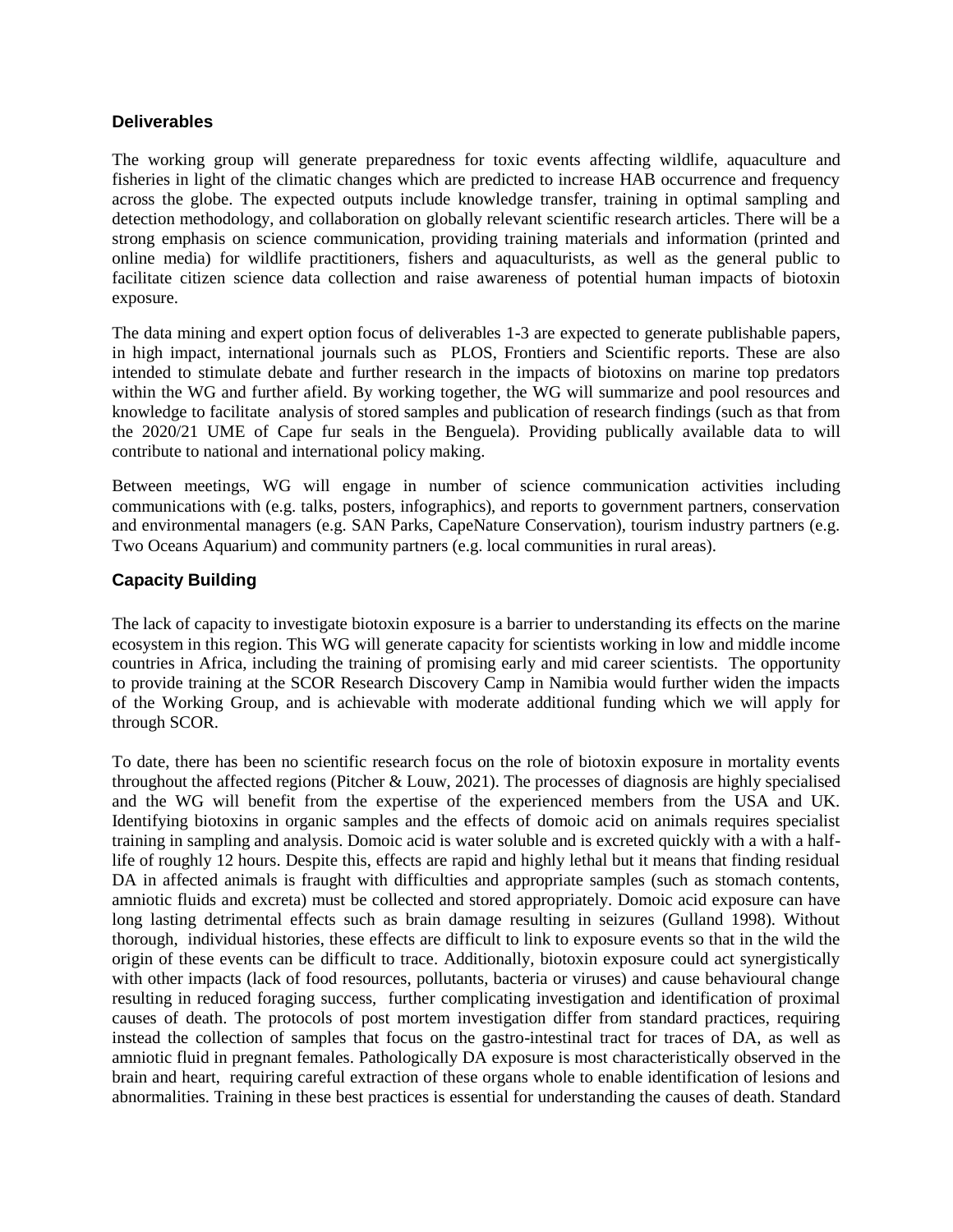necropsy procedures used in South Africa and Namibia completely missed detection to date until linkages were made with specialists (Gullen ,Hall and Kershaw) who could advise on best practice. The WG will build on, and further this knowledge transfer between interested parties to facilitate appropriate data collection.

The monitoring of algal blooms and their consequences for marine life is important since such events are associated with both natural processes under the influence of climate change such as sea temperature, currents, etc. (Probyn et al 2000, Zingone and Enevoldsen 2000) and human impacts through anthropogenic loadings of the ecosystem (Sellner et al 2003). Impacts of HABs can be large in extent and significant at the population level, especially if combined with other ongoing population impacts such as disease and prey shortages. This comprehensive scientific investigation and collaborative working group will form the foundation of future long-term monitoring for biotoxins and their impacts on wildlife in the region. One of the key visions of this working group is to broaden knowledge and understanding of the role and impact of HABs and biotoxins on marine top predators; to train researchers, conservationists and members of the public to recognise early symptoms of exposure and develop and deploy appropriate biological sampling methods for detection. This will enable earlier detection and better and more proactive responses.

**Understanding** – Through working group discussions (annually in person, quarterly in virtual meeting spaces such as Microsoft Teams, weekly through email), literature reviews and data mining we will use available knowledge from better studied ecosystems and species to develop appropriate sampling and observation methods to detect biotoxins in upwelling ecosystems. Focus will be on transferring knowledge and skills across the WG and to associated early and mid career researchers and associated students.

**Training** – With the understanding of the needs identified above, WG members will develop methods and be trained in specific protocols for data and sample collection and analysis (e.g. the detection of domoic acid through the application of the most appropriate analytical methods). All skills training will be undertaken across the WG from early career researchers to pathologists, and the appropriate skills then extended to the broader marine conservation networks in the region (e.g. local vets, marine rangers, bird rehabilitators and citizen scientists) through seminars, hands-on training and involvement in ongoing research activities. Training will be led by highly experienced WG members (Gullen, Hall, Kershaw, Gardner) and if necessary we will apply for additional funding through the SCOR visiting scholar scheme for an extended trip for Gullen or Hall to provide in *situe* training in Namibia, South Africa and Mozambique.

**Community Awareness** – A key goal will be developing science communication materials (posters, flyers, videos, social media content) to provide information to the broader public about HABs and biotoxins – their causes, impacts and symptoms - with a focus on their potential effects on humans, pets and marine top predators within the context of broader environmental impacts.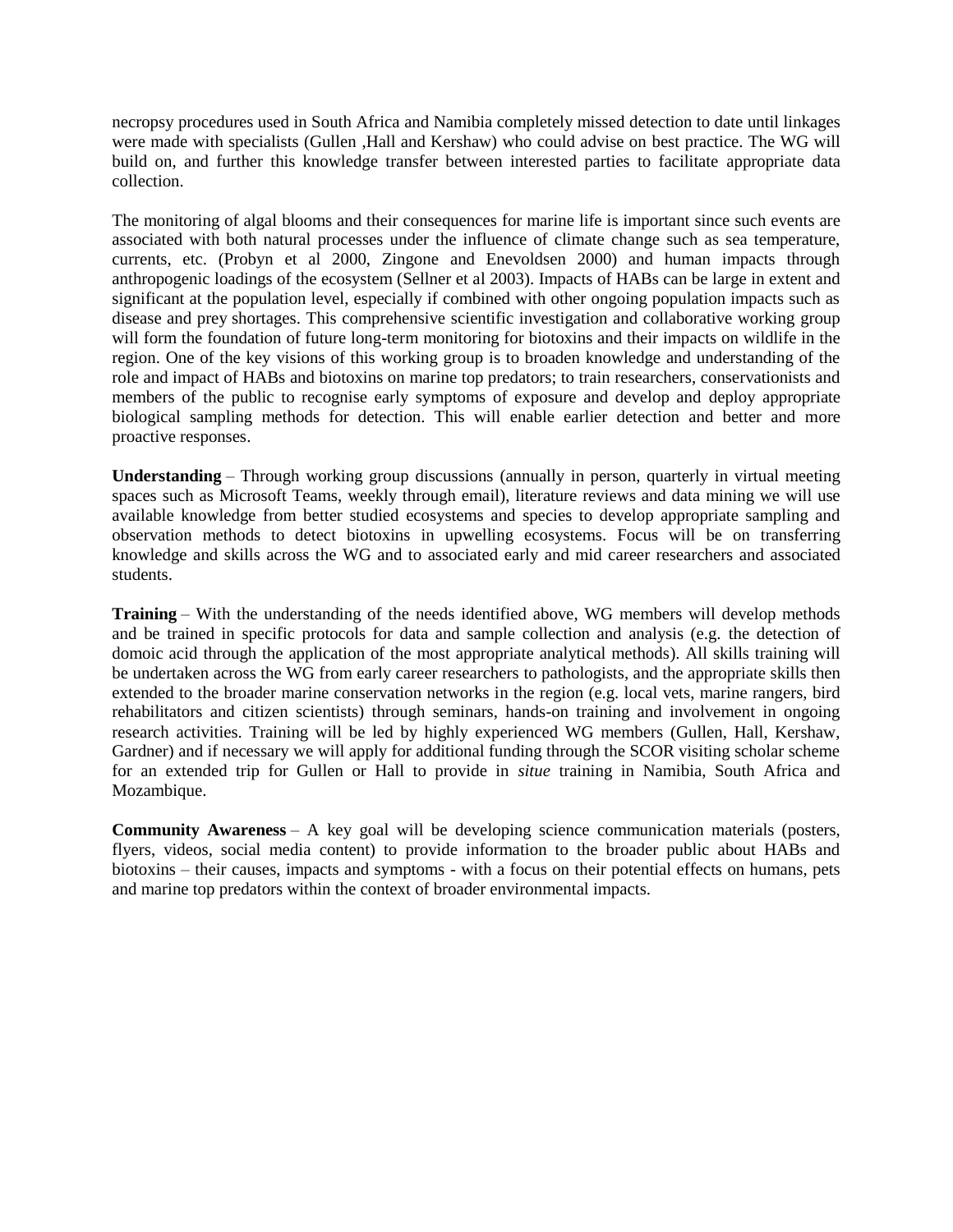# **Working Group composition (as table).**

| Name                                | Gender | Place of work            | Expertise relevant to proposal                                                                                                                                                                                                                                                                                  |
|-------------------------------------|--------|--------------------------|-----------------------------------------------------------------------------------------------------------------------------------------------------------------------------------------------------------------------------------------------------------------------------------------------------------------|
| 1) Dr Tess Gridley (co<br>chair)    | Female | South Africa/<br>Namibia | Marine mammal specialist working in Southern Africa and<br>leading investigation into UME in pinnipeds                                                                                                                                                                                                          |
| 2) Dr Grant Pitcher                 | Male   | South Africa             | Active specialist and South African governmental<br>researcher working on HABs in Eastern Boundary<br><b>Upwelling Systems</b>                                                                                                                                                                                  |
| 3) Dr Brett Gardner<br>(co chair)   | Male   | Australia                | Veterinarian working in Australia and Southern Africa<br>specializing in pinniped health                                                                                                                                                                                                                        |
| 4) Mr Mwiitantandje<br>Shaanika     | Male   | Namibia                  | Marine Conversationist within the Namibia Nature<br>Foundation. Instructor for the Albatross Task force and<br>important liaison person for linking NGO's and Government<br>organizations.                                                                                                                      |
| 5) Dr Simon Elwen                   | Male   | Namibia                  | Director of the Namibian Dolphin Project and regional<br>specialist on cetaceans - including coordinating strandings<br>response in Namibia                                                                                                                                                                     |
| 6) Prof Ailsa Hall                  | Female | <b>UK</b>                | Exceptional scientist with extensive knowledge of factors<br>affecting marine mammal health. Leads research into the<br>impact of domoic acid exposure in Harbour seal population<br>recovery.                                                                                                                  |
| 7) Dr Frances Gulland<br>(co chair) | Female | <b>USA</b>               | Chair of the Marine Mammal Commission for the USA.<br>Globally the first to identify effects of HABs on top<br>predators and continues to be a leader in the field of<br>research. 20 years' experience in research into the impacts<br>of domoic acid toxicosis in marine mammals off the<br>California coast. |
| 8) Dr Andrea Marshall               | Female | Mozambique               | Elasmobranch specialist and director of the Marine<br>Megafauna Foundation - a wide ranging NGO in<br>Mozambique.                                                                                                                                                                                               |
| 9) Dr Joanna Kershaw                | Female | <b>UK</b>                | Marine mammal scientist with experience in laboratory<br>methods for extraction and detection of DA in samples from<br>marine top predators and prey species using ELISAs.                                                                                                                                      |
| 10) Dr Kathi<br>Lefebvre            | Female | <b>USA</b>               | NOAA scientist focused on effects of naturally<br>occurring marine seafood toxins on wildlife and human<br>health                                                                                                                                                                                               |

Full Members (no more than 10, please identify chair(s))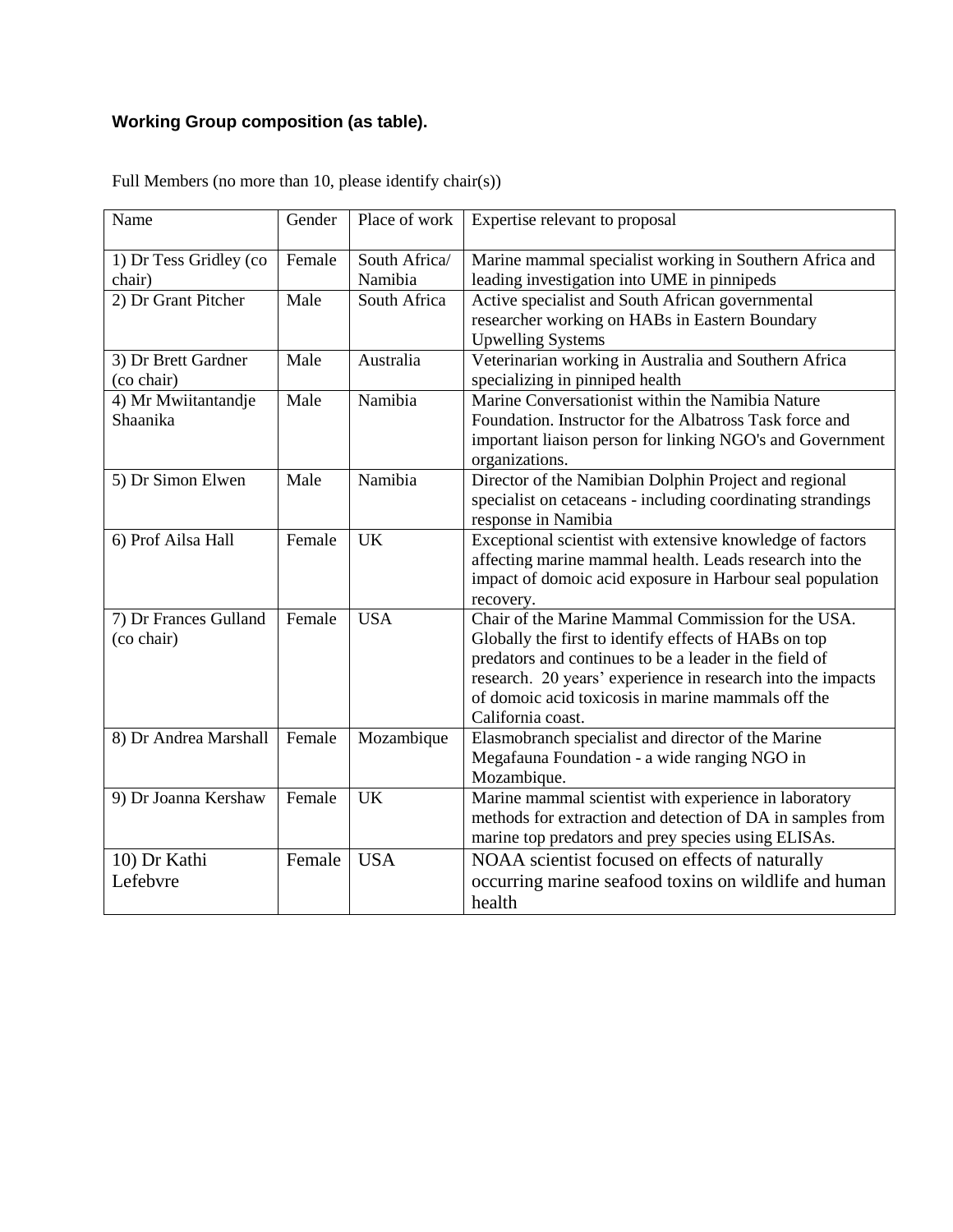# **Associate Member (no more than 10)**

| Name                                                                                                     | Gender | Place of work               | Expertise relevant to proposal                                                                                                                                                                                             |
|----------------------------------------------------------------------------------------------------------|--------|-----------------------------|----------------------------------------------------------------------------------------------------------------------------------------------------------------------------------------------------------------------------|
| 1) Mr Mduduzi<br>Seakamela                                                                               | Male   | South Africa                | South Africa Governmental head marine mammal scientist                                                                                                                                                                     |
| 2) Dr Katrin<br>Ludynia                                                                                  | Female | South Africa<br>and Namibia | Sea bird specialist and project manager Southern African<br>Foundation for the Conservation of Coastal Birds<br>(SANCCOB)                                                                                                  |
| 3) Ms Lisa<br>Mansfield                                                                                  | Female | South Africa                | Technical skills in identification in DA vectors (molluscs) and<br>interactions of Harmful Algal Blooms (HABs) and the effects<br>on deoxygenation and ocean acidification                                                 |
| 4) Mr Naude<br>Dreyer                                                                                    | Male   | Namibia                     | Director of Ocean Conservation Namibia, Extensive field<br>skills working on multiple species.                                                                                                                             |
| 5) Dr Andrea<br>Marshall                                                                                 | Female | Mozambique                  | Director of the Marine Megafauna Foundation with 6 research<br>stations in Mozambique. Lead author of the IUCN's Red List<br>assessments for both species of manta rays and a member of<br>the IUCN Shark Specialist Group |
| 6) Ministry of<br>Fisheries and<br>Marine<br>Resources<br>Representative<br>(as nominated<br>internally) | na     | Namibia                     | National knowledge on top predator abundance, distribution<br>and health status                                                                                                                                            |
| 7) Ms Katie<br>Reeve-Arnold                                                                              | Female | Mozambique                  | Marine Research Director at All Out Africa in Tofo,<br>Mozambique. Experienced in top predator ecology, sediment<br>and water sampling as well as citizen science data collection                                          |
| 8) Dr Luca<br>Mendes                                                                                     | Male   | South Africa                | Veterinarian based at the Two Oceans Aquarium and working<br>on marine top predators, including seals and penguins                                                                                                         |

# **Working Group contributions**

1) Dr Tess Gridley: Co Chair - convening meetings and ensuring momentum between meetings to achieve WG objectives. Marine mammal scientist coordinating investigation into unusual mortality of Cape fur Seals in South Africa and Namibia.

2) Dr Grant Pitcher: Expert in HAB research and part of the GEOHAB for many years. Prolific academic outputs and detailed knowledge of the Benguela ecosystem .

3) Dr Brett Gardner: Veterinary oversight and extensive knowledge of pinniped and seabird biology and health. Co-chair of working group, will facilitate cohesion of the group and meeting WG objectives.

4) Mr Mwiitantandje Shaanika: Marine Conservationist and strong community and social services professional with a Master's degree in Zoology from Nelson Mandela University, SA.

5) Dr Simon Elwen: Marine mammal scientist and coordinator of strandings data from Namibia. Additionally, independent consultant involved in Environmental Impact Assessments in both Namibia and South Africa and can feedback to policy makers.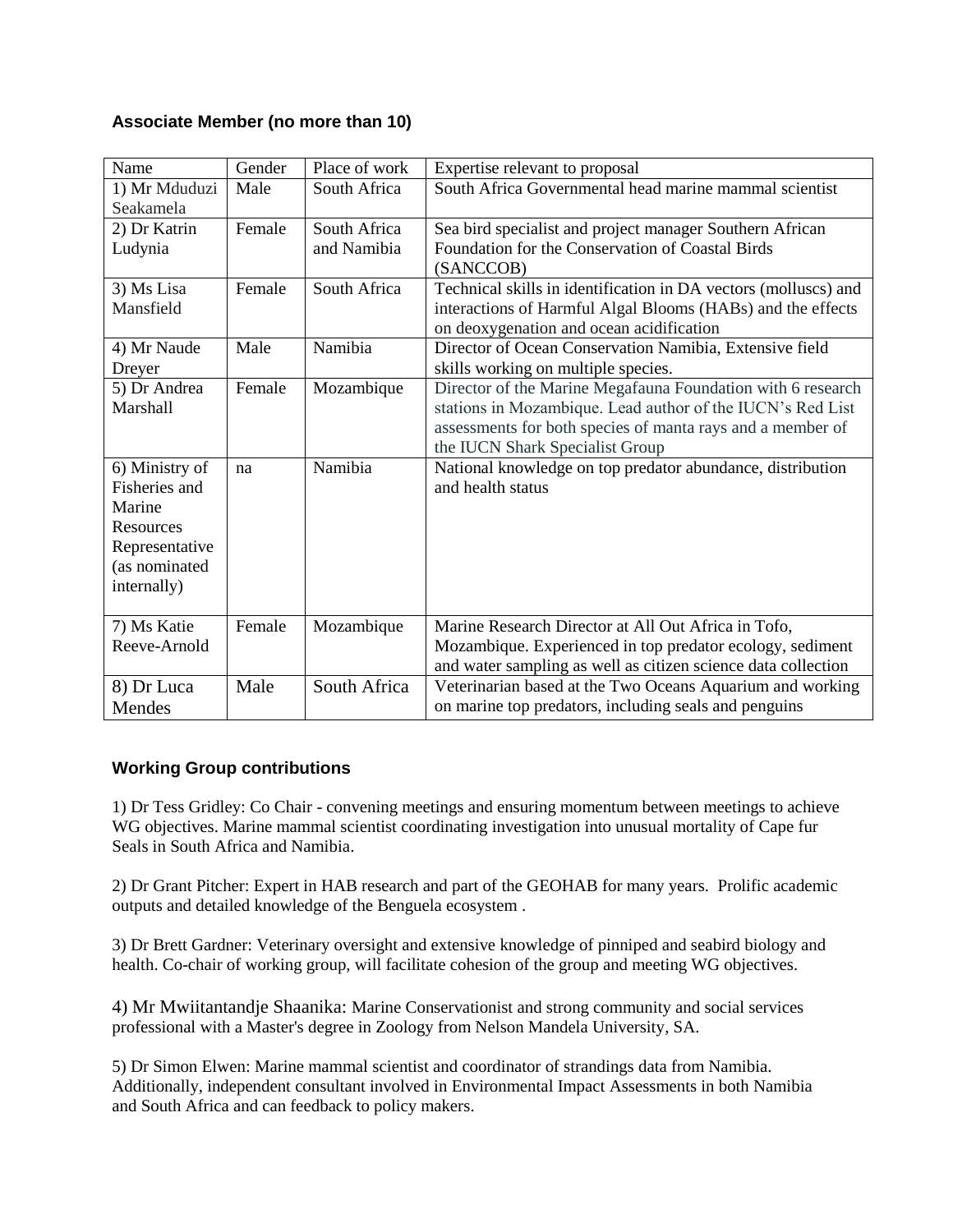6) Prof Ailsa Hall: Laboratory methods for the detection of DA in top predators and vectors. Risk assessment modeling of DA exposure to top predators.

7) Dr Frances Gulland: Detection of DA in top predators. Protocols and methodology. Dr Gulland is the co-editor of the CRC Handbook of Marine Mammal Medicine and has coauthored over 300 publications on marine mammal health and disease ecology. Co-chair of working group, will facilitate cohesion of the group and meeting WG objectives.

8) Dr Andrea Marshall: Marine scientist specializing in elasmobranchs. Works extensively in Mozambique and can facilitate training and data collection to widen geographical impact of WG

9) Dr Joanna Kershaw: Will provide training in these laboratory methods, as well as quality control / assessment checks and trouble shooting for capacity building in other labs. Will provide advice and interpretation of data.

10) Dr Kathi Lefebvre: Will advise and train on 1) pathways of trophic transfer of algal toxins through marine food webs, 2) assessment of acute and chronic exposure risks, 3) identification of physiological health impacts related to low level chronic exposure, and 4) development of biomarkers of chronic exposure and disease

### **Relationship to other international programs and SCOR Working groups**

None currently - but likely links to GlobalHAB, co-funded by SCOR and the IOC – an infrastructural programme on harmful algal blooms as well as the SOOS (Southern Ocean Observing System) – for potential early detection of HABS

### **Key References**

Bargu, S., Smith, E. and Ozhan, K., 2011. Toxic diatom Pseudo-nitzschia and its primary consumers (vectors). In *The diatom world* (pp. 491-512). Springer, Dordrecht.

Bates, S.S., Hubbard, K.A., Lundholm, N., Montresor, M. and Leaw, C.P., 2018. Pseudo-nitzschia, Nitzschia, and domoic acid: New research since 2011. *Harmful Algae*, *79*, pp.3-43.

Colman, J.R., Nowocin, K.J., Switzer, R.C., Trusk, T.C. and Ramsdell, J.S., 2005. Mapping and reconstruction of domoic acid-induced neurodegeneration in the mouse brain. *Neurotoxicology and teratology*, *27*(5), pp.753-767.

Dyson, K. and Huppert, D.D., 2010. Regional economic impacts of razor clam beach closures due to harmful algal blooms (HABs) on the Pacific coast of Washington. *Harmful Algae*, *9*(3), pp.264-271.

Gai, F.F.; Hedemand, C.K.; Louw, D.C.; Grobler, K.; Krock, B.; Moestrup, Ø.; & Lundholm, N. 2018. Morphological, molecular and toxigenic characteristics of Namibian *Pseudo-nitzschia* species including *Pseudo-nitzschia bucculenta sp*. Harmful Algae. 76: 80–95.

Gulland, F.M., 2000. Domoic Acid Toxicity in California Sea Lions (*Zalophus Californianus*) Stranded Along the Central California Coast, May-October 1998: Report to the National Marine Fisheries Service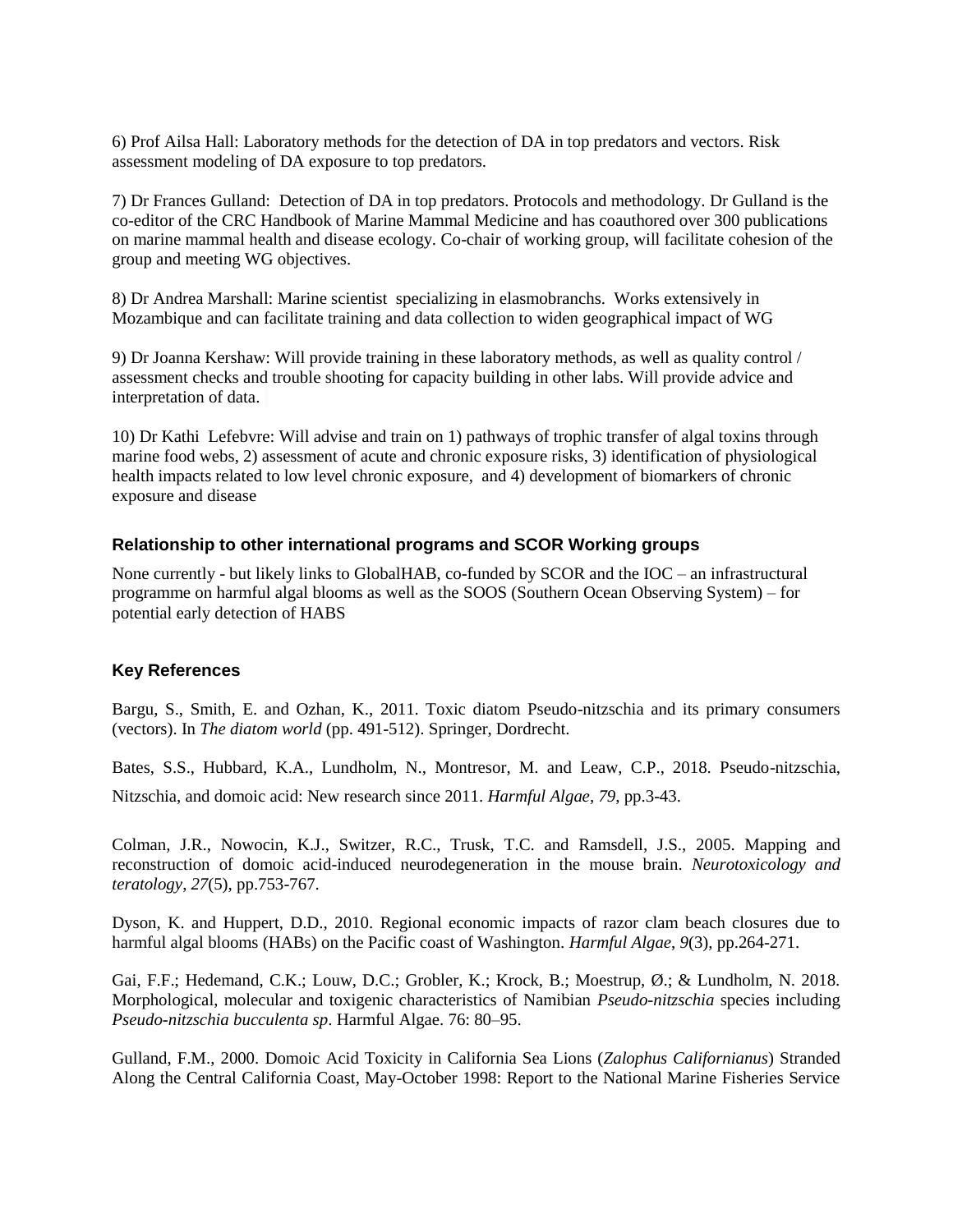Working Group on Unusual Marine Mammal Mortality Events (Vol. 17). US Department of Commerce, National Oceanic and Atmospheric Administration, National Marine Fisheries Service.

Hoagland, P.A.D.M., Anderson, D.M., Kaoru, Y. and White, A.W., 2002. The economic effects of harmful algal blooms in the United States: estimates, assessment issues, and information needs. *Estuaries*, *25*(4), pp.819-837.

Jeffery, B., Barlow, T., Moizer, K., Paul, S. and Boyle, C., 2004. Amnesic shellfish poison. Food and chemical toxicology, 42(4), pp.545-557.

Lefebvre, K.A. and Robertson, A., 2010. Domoic acid and human exposure risks: a review. Toxicon, 56(2), pp.218-230.

Louw, D.C.; Doucette, G.J.; & Lundholm, N. 2018. Morphology and toxicity of *Pseudo-nitzschia* species in the northern Benguela Upwelling System. *Harmful Algae*. 75: 118–128.

Pitcher, G.C.; Cembella, A.D.; Krock, B.; Macey, B.M.; Mansfield, L.; & Probyn, T.A. 2014. Identification of the marine diatom *Pseudo-nitzschia multiseries* (Bacillariophyceae) as a source of the toxin domoic acid in Algoa Bay, South Africa. *African Journal of Marine Science*. 36(4): 523–528.

Pitcher, G.C. & Louw, D.C. 2021. Harmful algal blooms of the Benguela eastern boundary upwelling system. *Harmful Algae*. 102.

Pitcher, G. and Pillar, S., 2010. Harmful algal blooms in eastern boundary upwelling systems. *Progress in Oceanography*, *85*(1), pp.1-4.

Qiu, S.; Pak, C.W.; & Curras-Collazo, M.C. 2006. Sequential involvement of distinct glutamate receptors in domoic acid-induced neurotoxicity in rat mixed cortical cultures: effect of multiple dose/duration paradigms, chronological age, and repeated exposure. *Toxicological Science*. 89: 243 –256.

Schwarz, M., Jandová, K., Struk, I., Maresova, D., Pokorný, J. and Riljak, V., 2014. Low dose domoic acid influences spontaneous behavior in adult rats. *Physiological research*, *63*(3), p.369.

Zabaglo, K., Chrapusta, E., Bober, B., Kaminski, A., Adamski, M. and Bialczyk, J., 2016. Environmental roles and biological activity of domoic acid: A review. *Algal Research*, *13*, pp.94-101.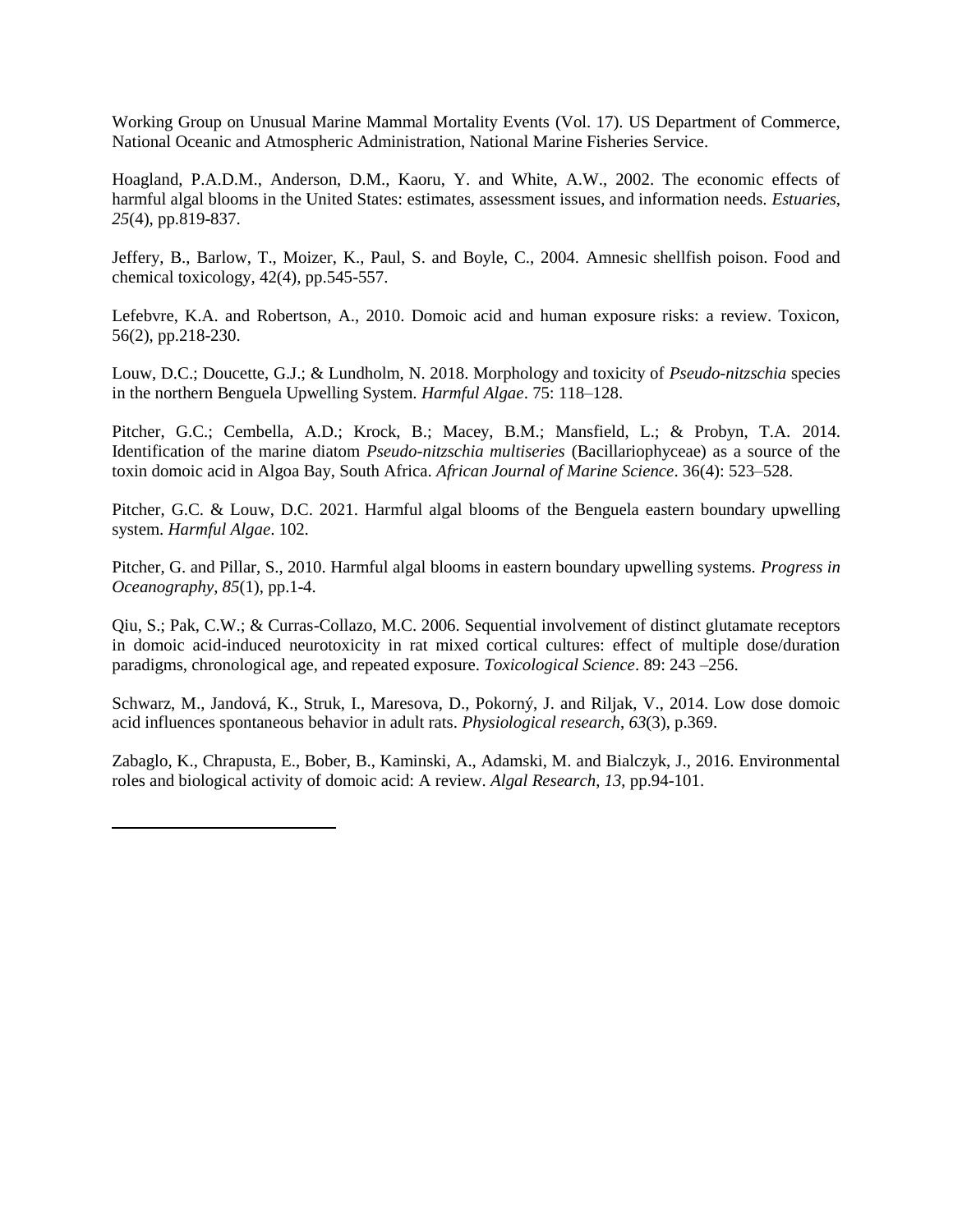# **Appendix**

#### **Dr Tess Gridley**

1) Caputo, M., S. Elwen, T. Gridley, S. A. Kohler, J.-P. Roux, P. W. Froneman and J. J. Kiszka. 2021. Dietary plasticity of two coastal dolphin species in the Benguela upwelling ecosystem. Marine Ecology Progress Series 669:227-240.

2) Curtis, S., S. H. Elwen, N. Dreyer and T. Gridley. 2021. Entanglement of Cape fur seals (*Arctocephalus pusillus pusillus*) at colonies in central Namibia. Marine Pollution Bulletin 171:112759.

3) Elwen, S., T. Gridley, J. Roux, P. Best and M. Smale. 2013. Records of kogiid whales in Namibia, including the first record of the dwarf sperm whale (*Kogia sima*). Marine Biodiversity Records 6:e45.

4) Martin, M., T. Gridley, S. H. Elwen and I. Charrier. 2021. Extreme ecological constraints lead to high degree of individual stereotypy in the vocal repertoire of the Cape fur seal (*Arctocephalus pusillus pusillus*). Behavioral Ecology and Sociobiology 75:1-16.

5) McGovern, B., T. Gridley, B. S. James and S. Elwen. 2020. Risky business? A note on repeated live strandings of common bottlenose dolphins (*Tursiops truncatus*) while foraging in a shallow water environment. Marine Mammal Science 36:305-314.(Curtis et al. 2021, Caputo et al. 2021, Elwen et al. 2013, Martin et al. 2021, McGovern et al. 2020)

### **Dr Grant Pitcher**

1) Hallegraeff, G., D. Anderson, C. Belin, M.-Y. Dechraoui Bottein, E. Bresnan, M. Chinain, H. Enevoldsen, M. Iwataki, B. Karlson, C. Mckenzie, I. Sunesen, G. Pitcher, P. Provoost, A. Richardson, L. Schweibold, P. Tester, V. Trainer, A. Yñiguez and A. Zingone. 2021. Perceived global increase in algal blooms is attributable to intensified monitoring and emerging bloom impacts. Communications Earth & Environment 2.

2) Pitcher, G., A. Cembella, B. Krock, B. Macey and L. Mansfield. 2020. Do toxic *Pseudo-nitzschia* species pose a threat to aquaculture in the southern Benguela eastern boundary upwelling system? Harmful Algae 99:101919.

3) Pitcher, G. and G. Jacinto. 2020. Ocean deoxygenation links to harmful algal blooms. Pages 153-170.

4) Pitcher, G. and D. Louw. 2020. Harmful algal blooms of the Benguela eastern boundary upwelling system. Harmful Algae 102:101898.

5) Pitcher, G., F. G. Figueiras, R. Kudela, M. T. Moita, B. Reguera and M. Ruiz-Villarreal. 2018. Key Questions and Recent Research Advances on Harmful Algal Blooms in Eastern Boundary Upwelling Systems. Pages 205-227.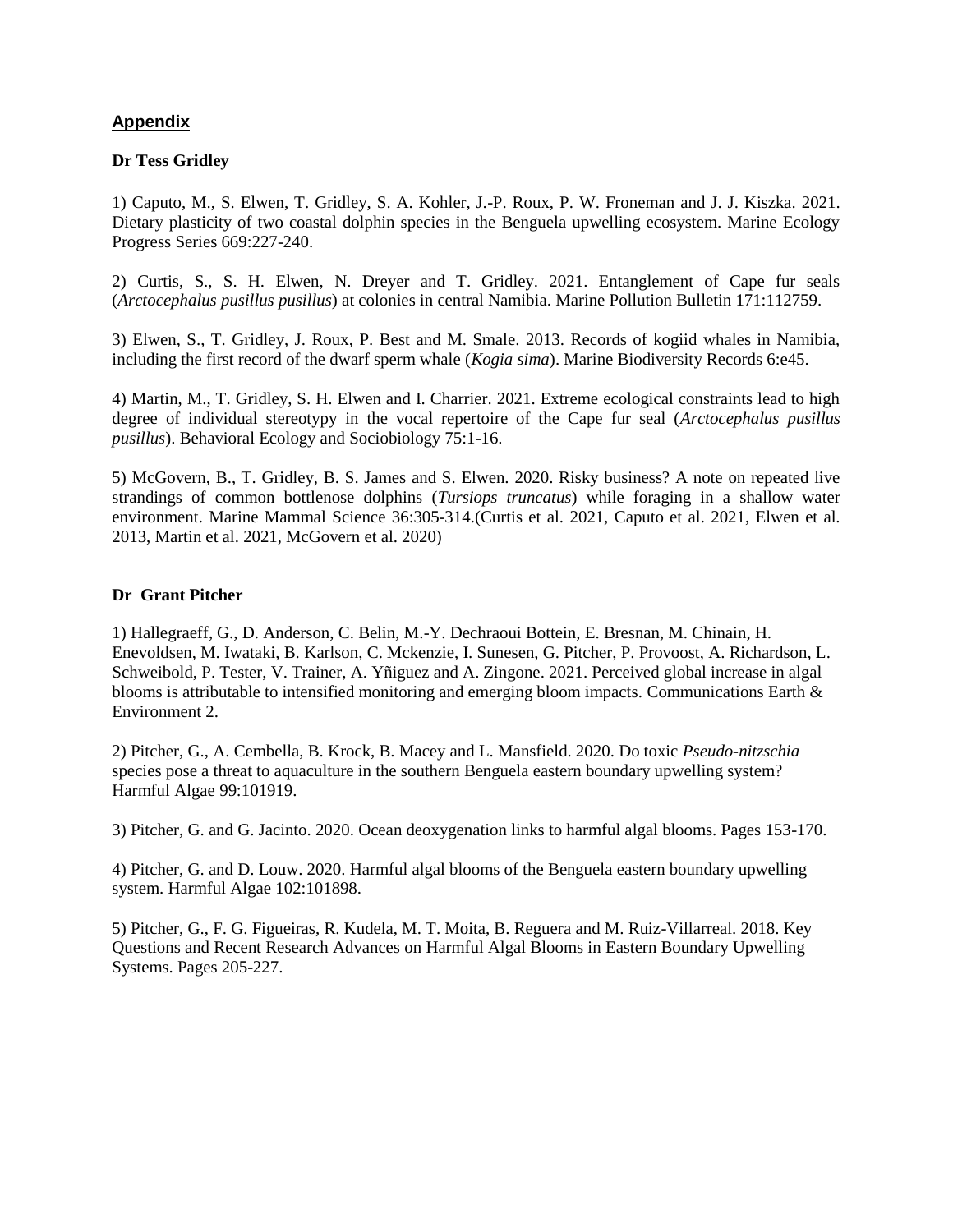#### **Dr Brett Gardner**

1) Fromant, A., D. Karine, C. Bost, Y. Eizenberg, J. Botha, Y. Cherel, B. Gardner, M. Brault-Favrou, A. Lec'hvien and J. Arnould. 2021. Impact of extreme environmental conditions: Foraging behaviour and trophic ecology responses of a diving seabird, the common diving petrel. Progress in Oceanography 198:102676.

2) Gardner, B. and E. Lane. 2017. Acute, Fatal, Presumptive Xylitol Toxicosis in Cape Sugarbirds ( *Promerops cafer*). Journal of avian medicine and surgery 31:356-358.

3) Gardner, B., B. Spolander, M. Seakamela, S. Mccue, P. Kotze and M. Musson. 2021. Disentanglement of Cape fur seals (*Arctocephalus pusillus pusillus*) with reversible medetomidine-midazolambutorphanol. Journal of the South African Veterinary Association 90:1019-9128.

4) Gardner, B., J. Stenos, J. Hufschmid, J. Arnould, R. Mcintosh, M. Tadepalli, A. Tolpinrud, M. Marenda, M. Lynch and A. Stent. 2022. An Old Pathogen in a New Environment–Implications of Coxiella burnetii in Australian Fur Seals (*Arctocephalus pusillus doriferus*). Frontiers in Marine Science 9.

5) Mashkour, N., S. Kophamel, K. Jones, T. Valerio Hipolito, M. S. Ahasan, G. Walker, R. Jakob-Hoff, M. Whittaker, M. Hamann, I. Bell, J. Elliman, L. Owens, C. Saladin, J. L. Crespo Picazo, B. Gardner, A. Loganathan, R. Bowater, E. Young, D. Robinson and E. Ariel. 2020. Disease risk analysis in sea turtles: A baseline study to inform conservation efforts. Plos One 15.

#### **Mr Mwiitantandje Shaanika**

1) Caputo, M., T. Bouveroux, P. W. Froneman, T. Shaanika and S. Plön. 2020. Occurrence of Indo-Pacific bottlenose dolphins (Tursiops aduncus) off the Wild Coast of South Africa using photographic identification. Marine Mammal Science 37.

2) Da Rocha, N., S. Prince, S. Matjila, T. Shaanika, C. Naomab, O. Yates, J. Paterson, K. Shimooshili, E. Frans, S. Kashava and R. Crawford. 2021. Reduction in seabird mortality in Namibian fisheries following the introduction of bycatch regulation. Biological Conservation 253:108915

### **Dr Simon Elwen**

1) Martin, M., T. Gridley, S.H. Elwen, I Charrier (2022) Mutual mother-pup vocal recognition in the highly colonial Cape fur seal: evidence of discrimination of calls with a high acoustic similarity. Animal Cognition, 1-12

2) Potts W.M., J.B. Mann-Lang, B.Q. Mann, C.L. Griffiths, C.G. Attwood, A.D. de Blocq, S.H. Elwen, R. Nel, K. Sink and R Thornycroft. (2021). South African marine citizen science – benefits, challenges and future directions *Afr. J. Mar. Sci*

3) Pfaff, M., J. Turpie, M. Krug, C. Sparks, M. Jury, S. Fawcett, A. Kock, R.J.M. Crawford, S.J. Lamberth, S.H. Elwen, ..., R.C. Logston (2019). A synthesis of three decades of socio-ecological change in False Bay, South Africa: setting the scene for multidisciplinary research and management. Elem Sci Anth, 7: 32. DOI: https://doi. org/10.1525/elementa.367

4) Van Bressem, M-F….K. du Toit, S.H. Elwen and … K. van Waerebeek (17 Authors). (2015)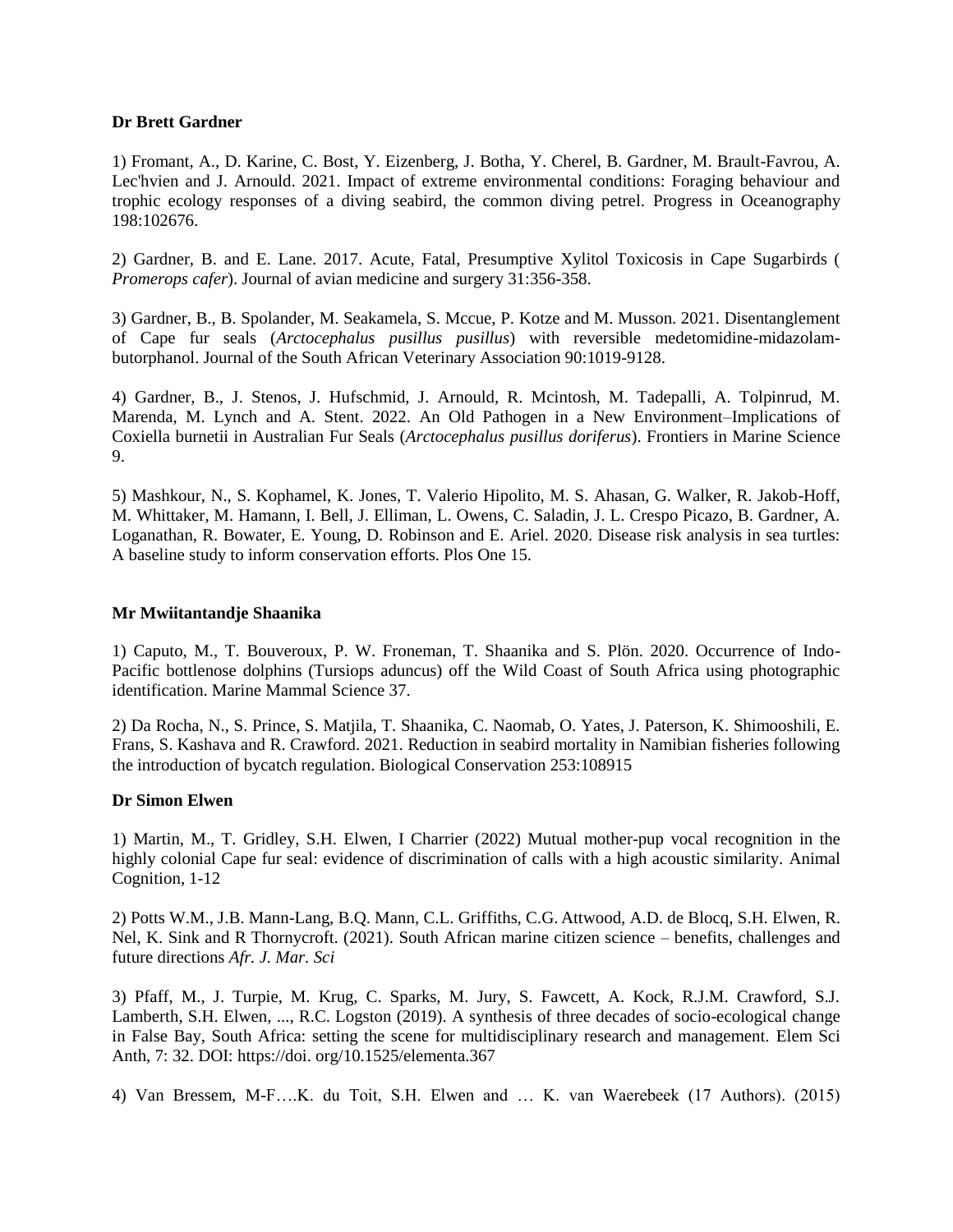Epidemiology of lobomycosis-like disease in bottlenose dolphins from South America and southern Africa. Diseases Of Aquatic Organisms. DOI 10.3354/dao02932

5) Elwen, S.H., Findlay, K.P., Kiszka, J. and C.R. Weir (2011). Cetacean research in the southern African subregion: a review of previous studies and current knowledge. African Journal of Marine Science 33(3) pp 469-493

# **Prof Ailsa Hall**

1) Hall, A. and E. Frame (2010). Evidence of domoic acid exposure in harbour seals from Scotland: a potential factor in the decline in abundance? Harmful Algae **9**: 489-493.

2) Gulland, F. M., A. J. Hall, D. J. Greig, E. R. Frame, K. M. Colegrove, R. K. Booth, S. K. Wasser and J. C. Scott-Moncrieff (2012). Evaluation of circulating eosinophil count and adrenal gland function in California sea lions naturally exposed to domoic acid. J Am Vet Med Assoc **241**(7): 943-949.

3) Bresnan, E., Davidson, K., Edwards M., Fernand, L., Gowen, R., Hall, A., Kennington, K., McKinney, A., Milligan, S., Raine, R. and Silke, J. (2013) Harmful Algal Bloom Report Card. In Marine Climate Change Impact Partnership Science Review 2013, 236–243, doi:10.14465/2013.arc24.236-243

4) Bresnan, E., Baker-Austin, C., Campos, C.J.A, Davidson, K., Edwards, M., Hall, A., McKinney, A. and Turner, A.D. (2020) Impacts of climate change on human health, HABs and bathing waters, relevant to the coastal and marine environment around the UK. In Marine Climate Change Impact Partnership Science Review 2020, 521–545. doi: 10.14465/2020.arc22.hhe

5) Kershaw, J. L., S. K. Jensen, B. McConnell, S. Fraser, C. Cummings, J. P. Lacaze, G. Hermann, E. Bresnan, K. J. Dean, A. D. Turner, K. Davidson and A. J. Hall (2021). "Toxins from harmful algae in fish from Scottish coastal waters." Harmful Algae **105**: 102068.

### **Dr Frances Gulland**

1) Silvagni, P. A., L. J. Lowenstine, T. Spraker, T.P. Lipscomb and F.M. Gulland. 2005. Pathology of domoic acid toxicity in California sea lions (*Zalophus californianus*). Veterinary Pathology 42(2): 184- 191

2) Scholin, C. A., Gulland, F., et al. 2000. Mortality of sea lions along the central California coast linked to a toxic diatom bloom. Nature, 403: 80-84.

3) Lefebvre, K.A., Robertson, A., Frame, E.R., Colegrove, K.M., Nance, S., Baugh, K.A., Weidenhoft, H.,and Gulland, F.M.D. 2010. Clinical signs and histopathology associated with domoic acid poisoning in northern fur seals (*Callorhinus ursinus*) and comparison of toxin detection methods. Harmful Algae. 9:374-383.

4) Gulland, F.M.D., Haulena, M., Fauquier, D., Langlois, G., Lander, M.E., Zabka, T., Duerr, R., 2002. Domoic acid toxicity in Californian sea lions (Zalophus californianus): clinical signs, treatment and survival. Veterinary Record 150: 475-480.

5) Goldstein, T., T., Zabka, T., DeLong, R., Wheeler, L., Ylitalo, G., Bargu, S., Silver, M., Leighfield, T., Van Dolah, F., Langlois, G., Sidor, I., Dunn, L. and F. M. D. Gulland. 2009. The role of domoic acid in abortion and premature parturition of California sea lions (*Zalophus californianus*) on San Miguel Island, California. Journal of Wildlife Diseases 45: 91-108.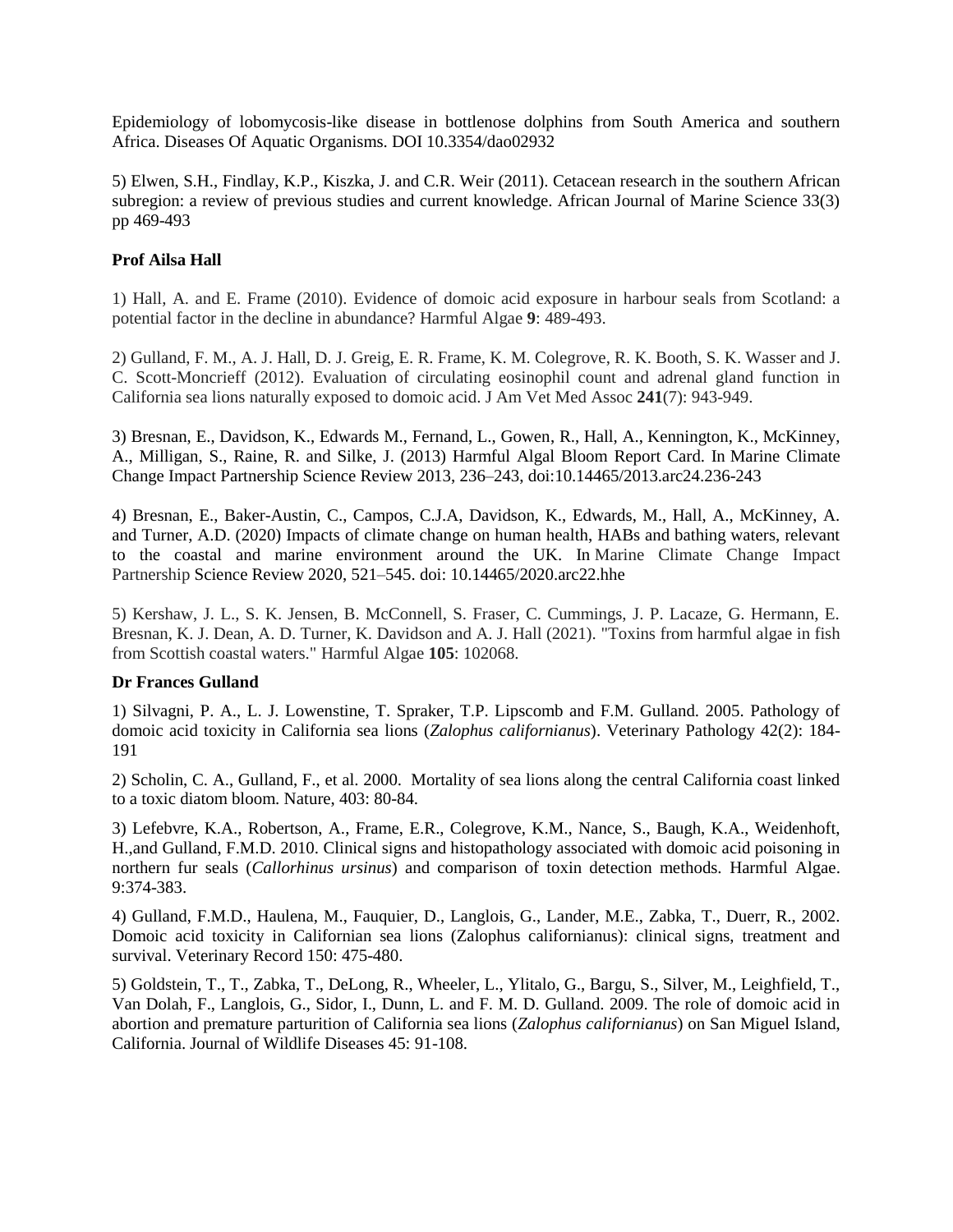#### **Dr Andrea Marshall**

1) Burgess, K., L. Couturier, A. Marshall, A. Richardson, S. Weeks and M. Bennett. 2016. Manta birostris, predator of the deep? Insight into the diet of the giant manta ray through stable isotope analysis. Royal Society Open Science 3.

2) Couturier, L., C. Rohner, A. Richardson, A. Marshall, F. Jaine, M. Bennett, K. Townsend, S. Weeks and P. Nichols. 2013. Stable Isotope and Signature Fatty Acid Analyses Suggest Reef Manta Rays Feed on Demersal Zooplankton. Plos One 8:e77152.

3) Croll, D., H. Dewar, N. Dulvy, D. Fernando, M. Francis, F. Galván-Magaña, M. Hall, S. Heinrichs, A. Marshall, D. Mccauley, K. Newton, G. Notarbartolo Di Sciara, M. O'malley, J. O'sullivan, M. Poortvliet, M. Román-Verdesoto, G. Stevens, B. Tershy and W. White. 2016. Vulnerabilities and fisheries impacts: The uncertain future of manta and devil rays. Aquatic Conservation Marine and Freshwater Ecosystems 26.

4) Marshall, A., P. Kyne and M. Bennett. 2008. Comparing the diet of two sympatric urolophid elasmobranchs (Trygonoptera testacea Müller & Henle and Urolophus kapalensis Yearsley & Last): Evidence of ontogenetic shifts and possible resource partitioning. Journal of Fish Biology 72.

5) Venables, S., D. I. Duinkerken, C. Rohner and A. Marshall. 2020. Habitat use and movement patterns of reef manta rays Mobula alfredi in southern Mozambique. Marine Ecology Progress Series 634:99-114.

#### **Dr Joanna Kershaw**

1) Kershaw, J. L., S. K. Jensen, B. McConnell, S. Fraser, C. Cummings, J. P. Lacaze, G. Hermann, E. Bresnan, K. J. Dean, A. D. Turner, K. Davidson and A. J. Hall (2021). Toxins from harmful algae in fish from Scottish coastal waters. *Harmful Algae* **105**: 102068.

2) Jensen SK, Lacaze JP, Hermann G, Kershaw J, Brownlow A, Turner A, Hall A. (2015) Detection and effects of harmful algal toxins in Scottish harbour seals and potential links to population decline. Toxicon. **97**:1-14.

3) Kershaw, J. and A. Hall. 2016. Seasonal variation in harbour seal (*Phoca vitulina*) blubber cortisol - A novel indicator of physiological state? Scientific Reports 6:21889.

4) Kershaw, J. and A. Hall. 2019. Mercury in cetaceans: Exposure, bioaccumulation and toxicity. Science of the Total Environment 694:133683.

5) Kershaw, J., C. Ramp, R. Sears, S. Plourde, P. Brosset, P. Miller and A. Hall. 2021b. Declining reproductive success in the Gulf of St. Lawrence's humpback whales ( *Megaptera novaeangliae* ) reflects ecosystem shifts on their feeding grounds. Global Change Biology 27.

### **Dr Kathi Lefebvre**

1) Bowers, E., R. Stimmelmayr and K. Lefebvre. 2021. Stability of Domoic Acid in 50% Methanol Extracts and Raw Fecal Material from Bowhead Whales (Balaena mysticetus). Marine Drugs 19:423.